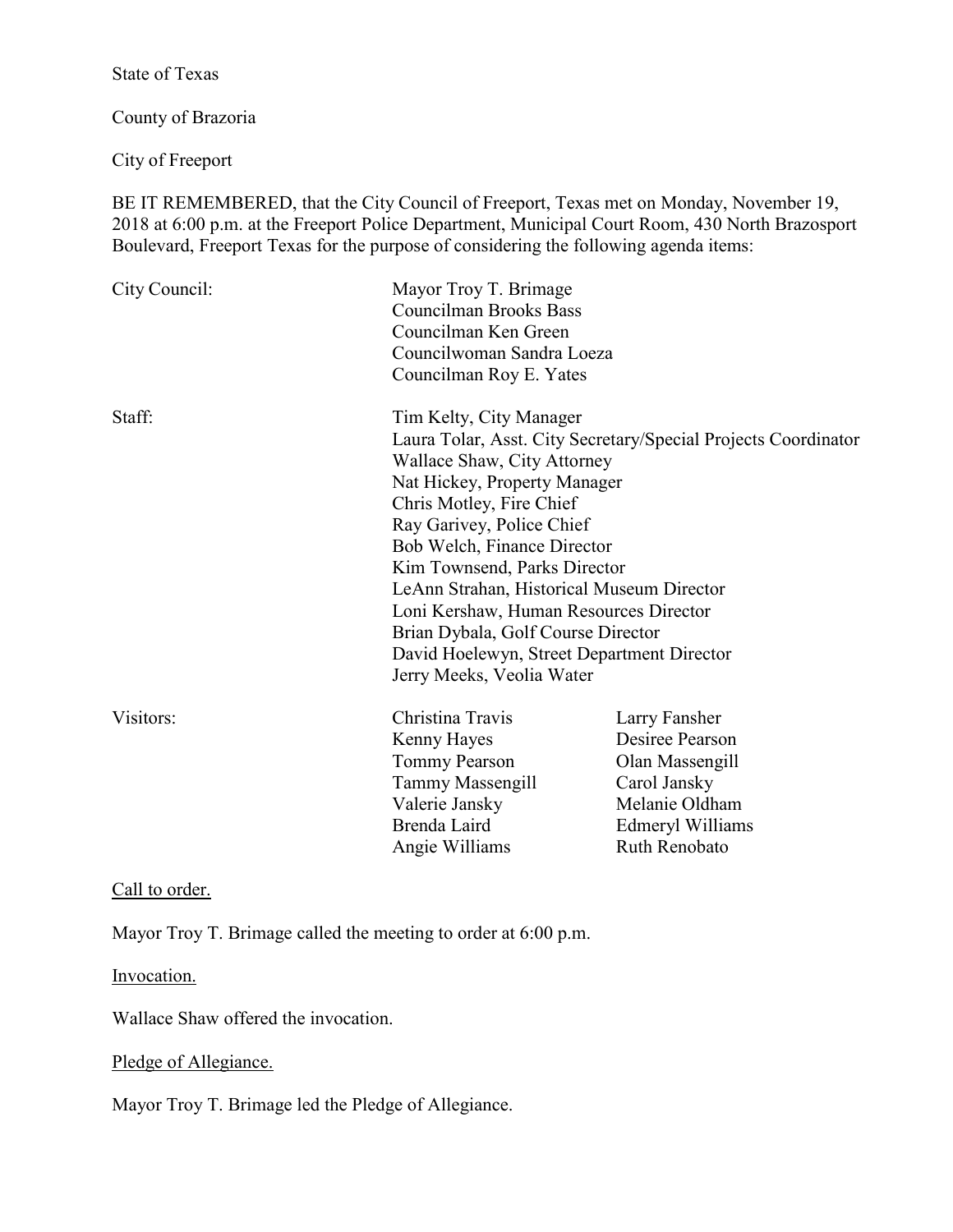### Citizen's Comments

Carol Jansky commented on the recently passed ordinance regarding minimum building requirements. She urged council to reexamine this ordinance as people want smaller living spaces.

# **CONSENT AGENDA**

Consideration and possible action on the approval of City Council meeting minutes from November 5, 2018.

Consideration of approving Resolution No. 2018-2565 for a clarification of the employment contract of Tim Kelty and possible amendment to include an allowance for relocation reimbursement.

Consideration of a request from Will J. Brooks, Parade Co-Chairman of the 33rd Annual Dr. Martin Luther King Jr. Celebration Committee (MLKCC), permission to close portions of the following streets during the parade to be held on Monday, January 21, 2018. The parade will start at 11:00 a.m. at East Park and Fourth Street, down 2nd Street to Brazosport Blvd. to Municipal Park and the Rally at the Freeport Municipal Park will end at 4:00 p.m.

On a motion by Councilman Bass, seconded by Councilman Green, with all present voting "Aye", Council unanimously approved all items on the consent agenda.

# **REGULAR SESSION**

Consideration of approving the cost of purchasing a 4-wheel drive tractor.

Tim Kelty stated that this would be a straight purchase and would be less that the amount budgeted. The tractor is a 2017 but is new, never used.

On a motion by Councilwoman Loeza, seconded by Councilman Yates, with all present voting "Aye", Council unanimously approved the cost of purchasing a 4-wheel drive tractor.

Consideration of approving the cost of purchasing a mechanical sweeper

Street Department Director David Hoelewyn stated that the sweeper would cost \$206,268, spread out over four years at \$55,000 per year.

Councilwoman Sandra Loeza asked if this is budgeted.

Mr. Hoelewyn stated that yes, it is budgeted, and approximately \$20,000 less per year. Mr. Hoelewyn also stated that they were going to try and make the old sweeper a water truck.

On a motion by Councilwoman Loeza, seconded by Councilman Bass, with all present voting "Aye", Council unanimously approved the cost of purchasing a mechanical sweeper.

### Consideration of Ordinance No. 2018-2563 amending the budget for the 2018-2019 budget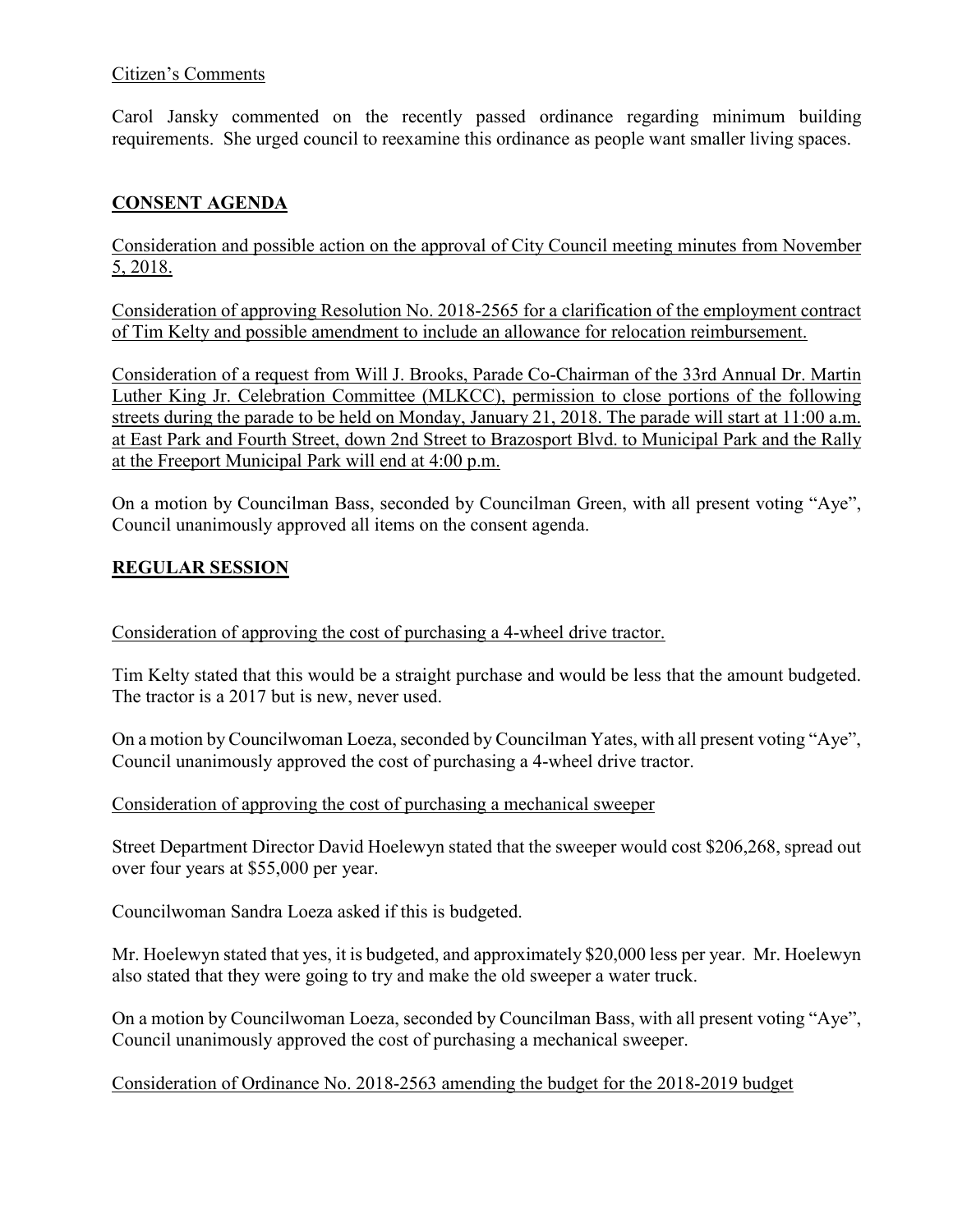Jerry Meeks stated that the sewer main at 806 Oak will be installed very soon and he expects other homes to be built in the end of these side streets.

LeAnn Strahan said that they had received a grant for \$10,000 from Dow Chemical. The purpose of the grant was to purchase 20 interactive televisions. But for these TVs to work properly approximately \$3,000 worth of electrical work would need to be done to the building. Dow has approved the change of items to be purchased.

LeAnn Strahan stated that there were prorated taxes for the Lucy Goose building that needed to be paid in the amount of \$897.42

LeAnn stated that Top Coat donated \$500 for the snow hill. The money to be transferred is budgeted. She added that they needed 38 hay bales.

On a motion by Councilman Bass, seconded by Councilwoman Loeza, with all present voting "Aye", Council unanimously approved the Ordinance No. 2018-2563 amending the budget for the 2018- 2019 budget.

Consideration of authorizing the City Secretary to advertise for bids for the sale of Lot 8, Block 8, Velasco Townsite locally known as 5 South Ave B, Freeport and set a bid date

Tim Kelty stated that no bids were received from the last bid process.

On a motion by Councilman Bass, seconded by Councilman Green, with all present voting "Aye", Council unanimously approved the City Secretary to advertise for bids for the sale of Lot 8, Block 8, Velasco Townsite locally known as 5 South Ave B, Freeport and set a bid date of December 17, 2018.

# **WORK SESSION:**

### Mayor Troy T. Brimage announcements and comments.

Mayor Brimage read a proclamation for Nurse Practitioners Weeks. Mayor Brimage thanked Top Coat for always coming though. Mayor Brimage stated that the Freeport Fire Department and the Freeport Police Department escorted the Exporters out of town for their football game. Mayor Brimage stated that the SI Group donated \$30,000 for a new bike patrol where officers can quietly approach situations and also interact with children. The alley behind On the River is in bad condition and needs repair. Mayor Brimage stated that there are major leaks around the windows at Pixies that will need to be repaired. Mayor Brimage also stated that the meeting for December 3<sup>rd</sup> had been cancelled and the next meeting will be held on December 17, 2018.

Councilman Green Ward A announcements and comments

Councilman Green asked about the pole located at Cherry  $\& 4<sup>th</sup>$  Streets. He said that it is leaning very badly. Mr. Kelty will call ATT to check on the status.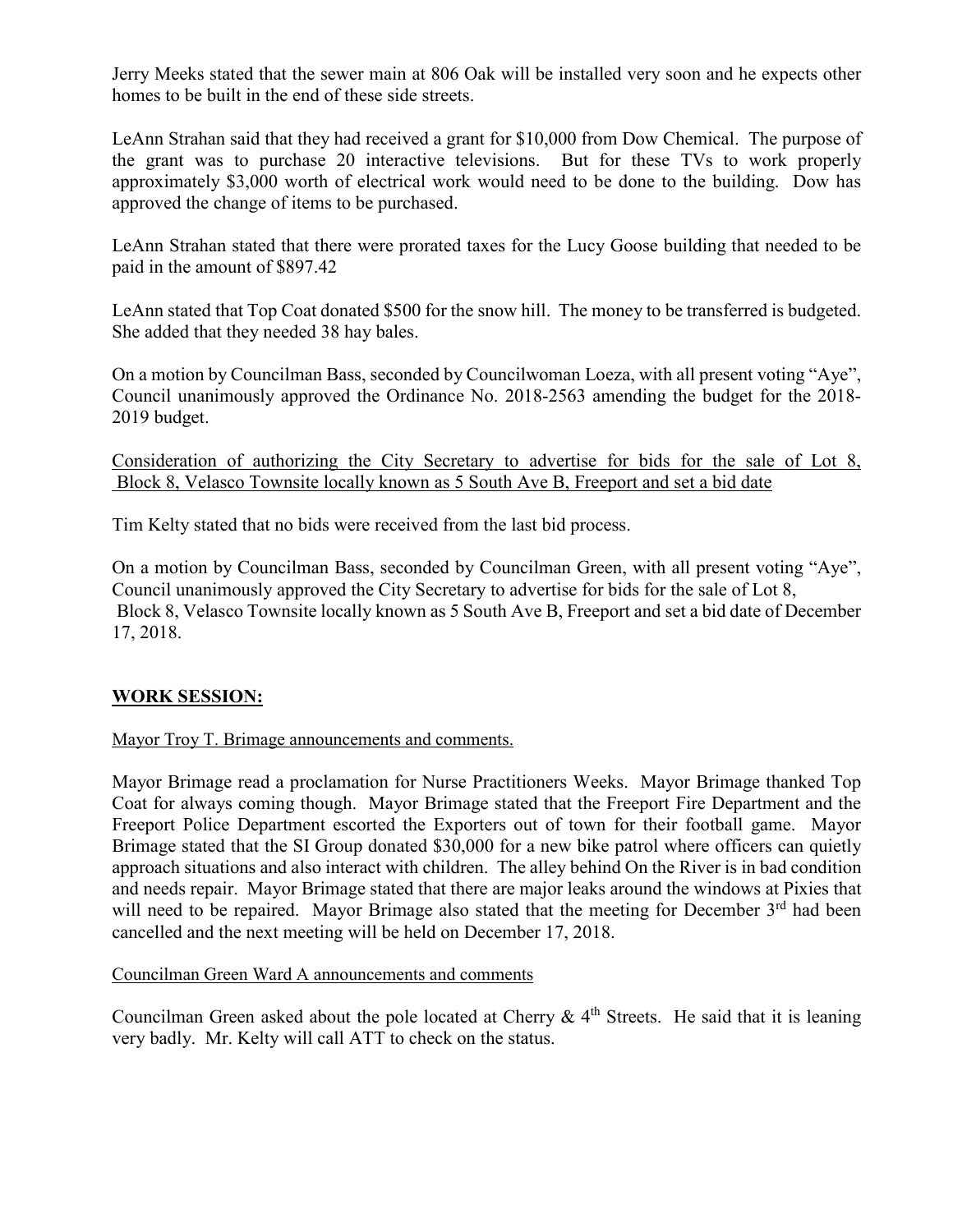# Councilman Bass Ward B announcements and comments

Councilman Bass stated that he was very appreciative of the striping project that was completed. He also asked about the barricades in the Dixie and Yaupon area that residents are taking down. He asked the police department to patrol that area.

### Councilwoman Loeza Ward C announcements and comments

Councilwoman Loeza questioned the drainage in the area of New Jerusalem Baptist Church, 1615 Skinner Street. Councilwoman Loeza stated that it has no where to go. Councilwoman Loeza asked Police Chief Ray Garivey to investigate a loud truck.

### Councilman Yates Ward D announcements and comments

No business.

### Updates on current infrastructure.

Street Department Director David Hoelewyn stated the following projects are currently in progress.

- 1) Zavala Street
- 2) Wheel chair ramps on  $2<sup>nd</sup>$  Street
- 3) Drainage at Cherry & Oak Streets
- 4) Area at the Golf Course where the ground is settling.

### Update on reports / concerns from Department heads.

### Brian Dybala – Golf Course

Mr. Dybala informed council that the golf course has seen a 67% increase in membership. He added that they have finished the bids for the pavilion. Olin Corporation has moved their annual tournament to Freeport which will be held December 7, 2018.

### Kim Townsend – Parks Department

Ms. Townsend stated that they were working to maintain the temperatures at City Hall.

### LeAnn Strahan – Freeport Historical Museum

Ms. Strahan encouraged everyone to attend the Nutcracker Market. She added that there is a video that she would like to show at a future council meeting made by Freeport LNG.

### Fire Chief Chris Motley – Fire Department

Chief Motley stated that Fire & EMS has been busy with pretty steady calls. He goes to South Dakota at the end of the month to see the new fire truck. He stated that they will accept delivery of the truck when it arrives in Freeport.